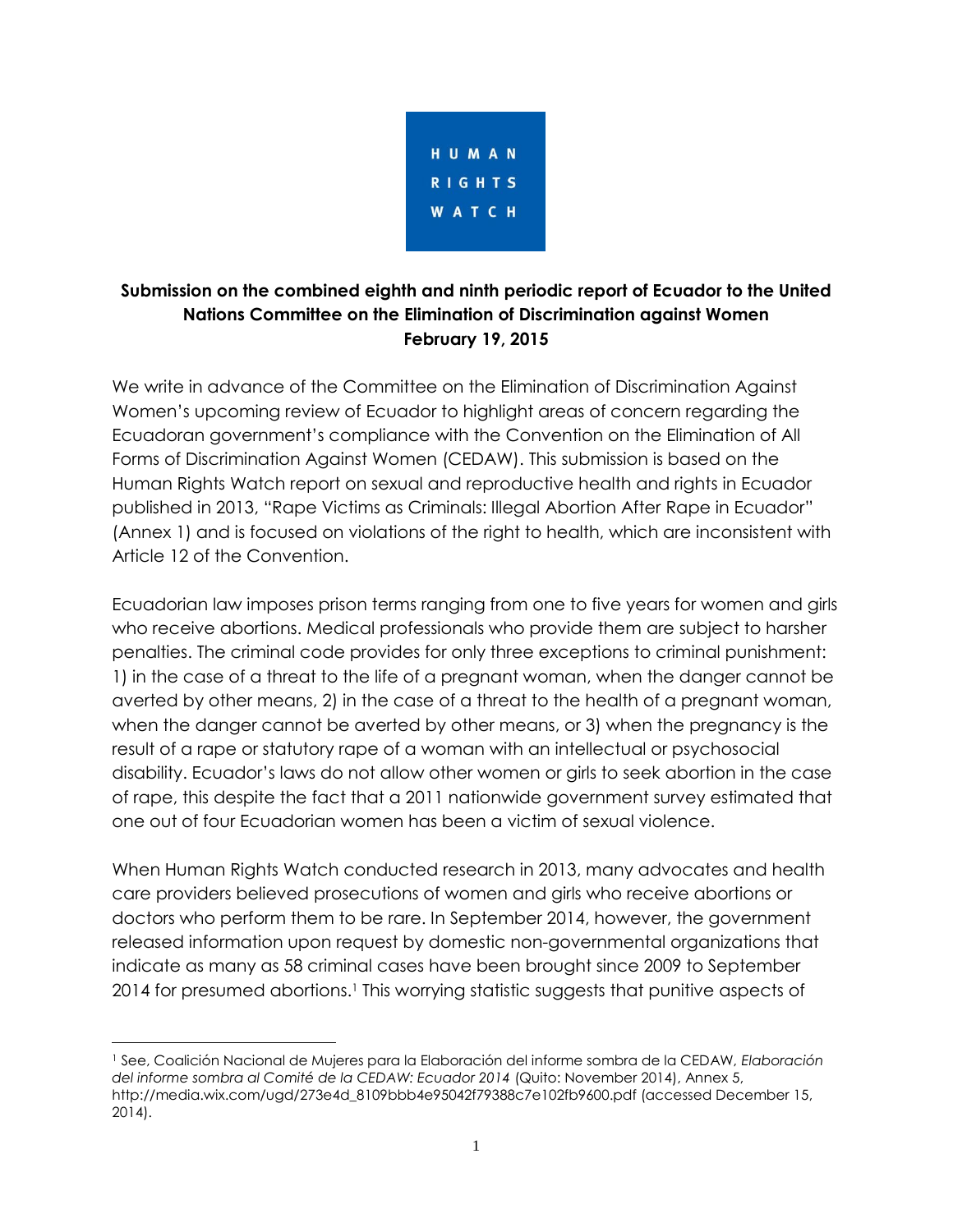Ecuador's laws are being invoked against women and girls at a higher rate than previously believed.

Even in the absence of prosecution, as this Committee has recognized, criminal restrictions on abortions have very real consequences. In 2013, Human Rights Watch evaluated the impact of Ecuador's existing abortion law on the basis of interviews with individual women and girls, health care professionals, government officials, and other experts. We found that Ecuador's criminal ban on abortions, including in the case of rape (except in the case of so-called "idiot or demented" women, the term used in the criminal code prior to its recent amendment which changes the language to women with a "mental disability"):

- 1. Hinders medical professionals' ability to detect sexual violence or other forms of gender-based violence;
- 2. Contributes to Ecuador's high maternal mortality and morbidity rates;
- 3. Creates delays or obstacles for women and girls needing potentially lifesaving care; and,
- 4. Perpetuates negative stereotypes about and discrimination against women and girls living with disabilities, which may risk depriving them of their legal right to make decisions about when and whether to have children.

# **Detection and Prevention of Sexual Violence and Other Forms of Gender-Based Violence**

Ecuador has high rates of violence against women and girls, including sexual violence. A 2011 government-conducted nationwide survey of almost 19,000 households in all of Ecuador's 24 provinces found that 60 percent of Ecuadoran women respondents had experienced some type of gender-based violence in their lifetimes.<sup>2</sup> This is the most recent survey of its type in Ecuador. According to government estimates based on its analysis of data from the survey, one out of every four women in Ecuador has suffered sexual violence in her lifetime.<sup>3</sup> Of women who reported sexual violence in the survey, 53.3 percent said their partner or ex-partner was the perpetrator, while 46.5 percent reported that the perpetrator was someone other than a partner or ex-partner.<sup>4</sup>

<sup>2</sup> The survey was conducted in accordance with Ecuador's 2007 National Plan for the Eradication of Gender-based Violence. It defined gender-based violence as physical, psychological, or sexual violence, as defined in domestic law, and patrimonial violence, as defined by Ecuador's international obligations under the American Convention Belém do Pará. See Ley contra la violencia a la mujer y la familia, 2007, art. 4, literal a, b, y c. INEC, Encuesta Nacional sobre Relaciones Familiares y Violencia de Género contra las Mujeres, 2011.

<sup>3</sup> Ibid., According to the survey, s 25.7 percent of women in Ecuador have suffered sexual violence in their lifetimes. The sample also included girls age 15 years and over. 4 Ibid.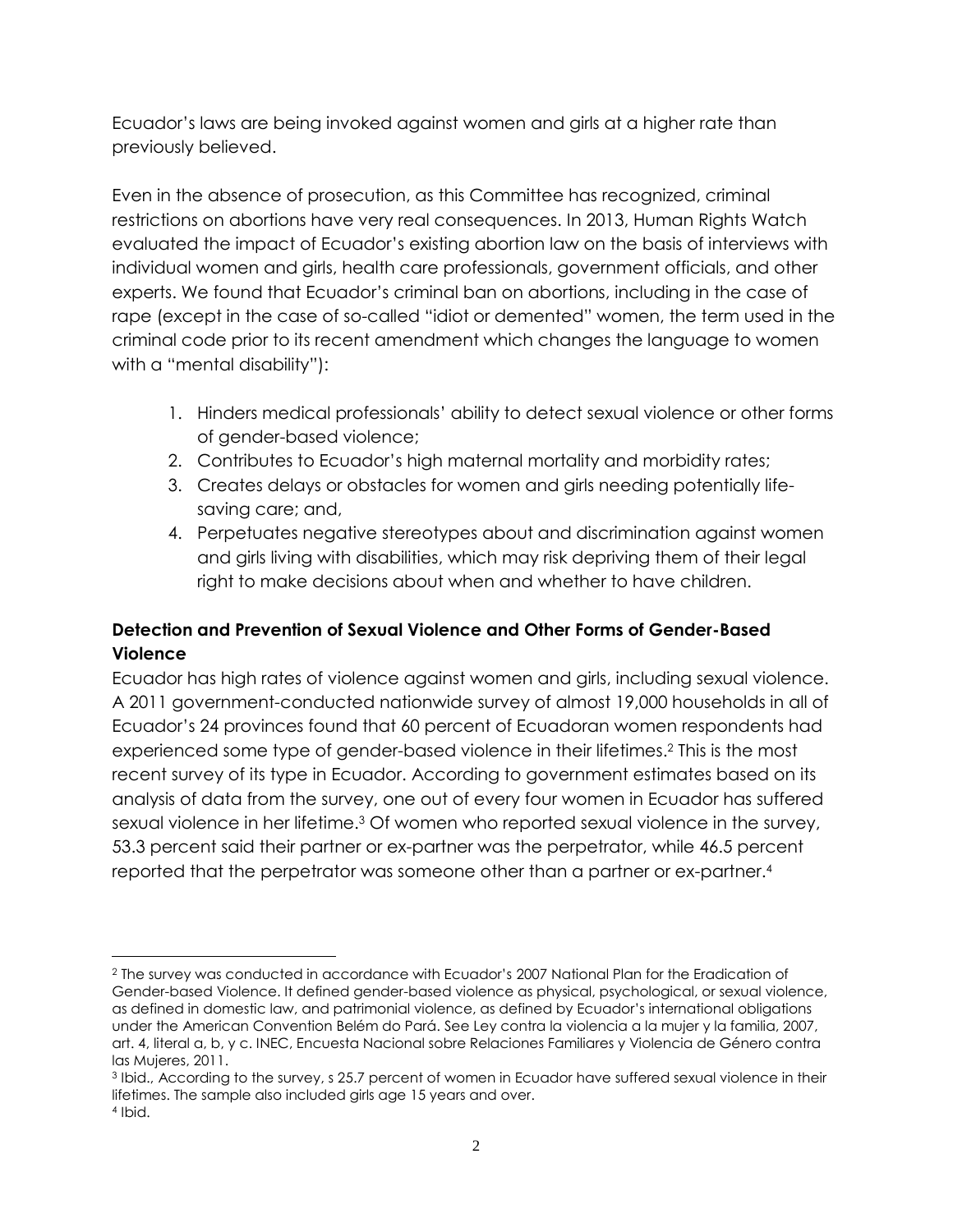The criminalization of abortion after rape creates obstacles for Ecuador to effectively tackle the high rates of violence against women and girls. The Ecuadoran Ministry of Public Health has developed detailed norms for the comprehensive treatment and care of pregnant and post-partum women and girls, including the detection of sexual abuse and intra-familial violence and treatment of incomplete abortions. However, when victims of sexual violence seek post-abortion medical care for complications from clandestine, illegal abortions, the current abortion law serves as a disincentive to reporting the violence, because the victims may fear that clinic or hospital staff will conclude they illegally induced the abortions themselves. This makes detection of violence against women and girls more difficult, and contributes to impunity for such violence.

The majority of medical professionals interviewed by Human Rights Watch said that they believe fear of criminal penalties distorts what women and girls are willing to tell them, and thus leads them to miss opportunities to refer the women and girls to appropriate services. According to a 2013 WHO report on gender-based violence globally, women who have been physically or sexually abused by their partners are more likely to seek an abortion than women who have not experienced partner violence.<sup>5</sup> In its analysis, the WHO emphasizes the importance of health-care providers "identify[ing] opportunities to provide support and link women with other services they need...."<sup>6</sup> But as the WHO notes, and Human Rights Watch research in Ecuador confirms, women and girl survivors of violence may seek health care, particularly sexual and reproductive services including post-abortion care, and not disclose information about the violence to providers.<sup>7</sup>

#### **Maternal Mortality and Morbidity**

Global studies underscore that the criminalization of abortion does not reduce the number of abortions,<sup>8</sup> but instead drives women and girls to seek clandestine and unsafe abortions that contribute to maternal mortality and morbidity. This is a major concern for Ecuador, which has high rates of both. Recent government statistics

<sup>5</sup> The study states that victims of sexual or physical violence are two times more likely to seek an abortion than women who have not experienced partner violence, but the impact of the legal status of abortion on this decision is not clear. World Health Organization, Global and regional estimates of violence against women: prevalence and health effects of intimate partner violence and non-partner sexual violence, 2013, p. 2, http://apps.who.int/iris/bitstream/10665/85239/1/9789241564625\_eng.pdf (accessed December 15, 2014) [hereinafter WHO Report]. WHO also identifies other poor health outcomes for women victims of violence, including increased "incident HIV infection, incident sexually transmitted infections (STIs), […], low birth weight, premature birth, growth restriction in utero and/or small for gestational age, alcohol use, depression and suicide, injuries, and death from homicide. WHO Report, p. 21. 6 Ibid., p. 3.

<sup>7</sup> Ibid., p. 35.

<sup>8</sup> See, G. Sedgh, S. Singh, S. K. Henshaw, and, A. Bankole, "Induced abortion: incidence and trends worldwide from 1995 to 2008,"The Lancet, February 18, 2012, vol. 379, issue 9816, pp. 625‐632. WHO, Unsafe Abortion: Global and Regional Estimates of the Incidence of Unsafe Abortion and Associated Mortality in 2008, 6th ed. (WHO: Geneva, 2011), p. 6.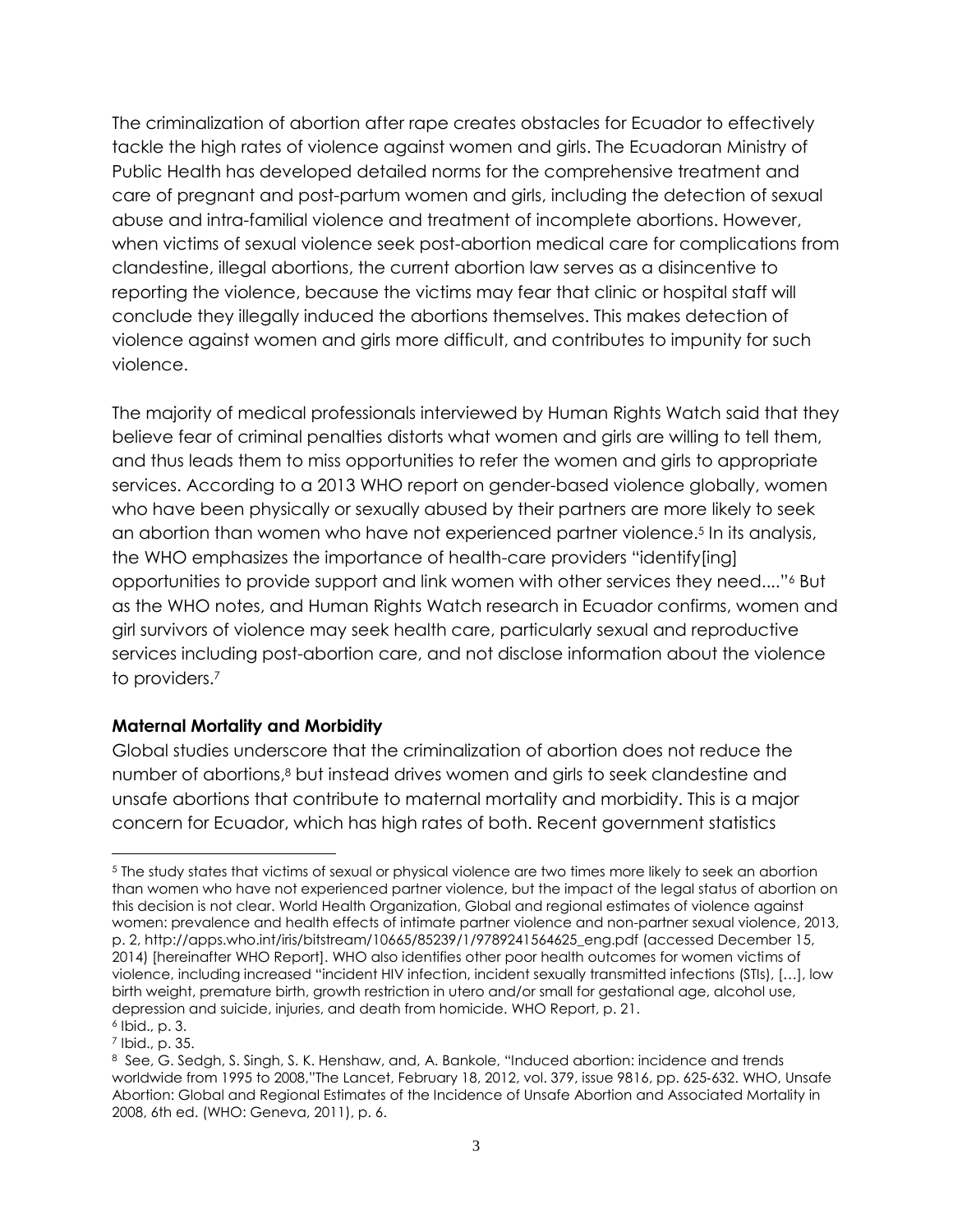indicate Ecuador is not on track to meet its goal of reducing maternal deaths by 75 percent from 1990 levels—from estimates as high as 150— to 29 maternal deaths per 100,000 live births.<sup>9</sup> Since 2008, the Ministry of Health has undertaken significant efforts to reduce the maternal mortality ratio, including the development of detailed norms and technical guides on maternal health. Such efforts have led to a reduction in maternal deaths caused by post-partum hemorrhaging. Nevertheless, maternal mortality in Ecuador remains stubbornly high. Lack of data and differences in the methodologies used by the government and international agencies in their calculations have led to conflicting estimates of maternal mortality ratios, but none of the government's most recent calculations publicly reported by the National Institute for Statistics and Census put Ecuador on track to meet its goal.

In 2013 the government-reported maternal mortality ratio was approximately 46 maternal deaths for every 100,000 live births<sup>10</sup>—down from 105 in 2011,<sup>11</sup> but still significantly higher than its target ratio. In 2013, the maternal mortality ratio was as high as 144 for every 100,000 live births in the province of Carchi, <sup>12</sup> a higher ratio than in Guatemala, which has one of the highest ratios in the region. 13

According to government data, complications from abortion—whether a legal abortion or one procured illegally—killed at least 15 women or girls in Ecuador in 2013, the most recent year for which data is available. <sup>14</sup> The number of women or girls that died from unsafe abortions in fact is likely to be higher, because few doctors report the actual cause of death or morbidity, instead reporting cases of abortion as sepsis, hemorrhaging, and other pregnancy and post-partum complications.

According to government data, abortion (no breakdown was provided differentiating between legally and illegally procured abortions) was the leading cause of morbidity in women in Ecuador's hospitals in 2011, with over 23,000 cases of disease, disability, or physical harm.<sup>15</sup> This classification is widely understood by medical professionals to be

<sup>13</sup> See World Bank, Maternal mortality ratio, 2013,

<sup>9</sup> See Human Rights Watch, *Rape Victims as Criminals:* Illegal Abortion After Rape in Ecuador (New York: 2013), located in the Annex, for analysis and statistics.

<sup>10</sup> INEC-Estadistícas Vitales: Nacimientos y Defunciones 2013, p. 33,

http://www.ecuadorencifras.gob.ec/documentos/web-

inec/Poblacion\_y\_Demografia/Nacimientos\_Defunciones/Publicaciones/Anuario\_Nacimientos\_y\_Defuncio nes\_2013.pdf (accessed January 11, 2015).

<sup>11</sup> INEC-Estadistícas Vitales: Nacimientos y Defunciones 2011, p. 15,

http://www.inec.gob.ec/estadisticas\_sociales/nac\_def\_2011/anuario.pdf (accessed January 11, 2015). <sup>12</sup> INEC-Estadistícas Vitales: Nacimientos y Defunciones 2013, p. 33.

http://data.worldbank.org/indicator/SH.STA.MMRT/countries/1W?display=default (accessed January 11, 2015).

<sup>14</sup> INEC-Estadistícas Vitales: Nacimientos y Defunciones 2013, p. 190.

<sup>15</sup> INEC, Anuario de Estadisticas Hospitalarias Egresos, 2011,

http://www.inec.gob.ec/estadisticas\_sociales/Cam\_Egre\_Hos\_2011/anuario.pdf (accessed December 15, 2014)..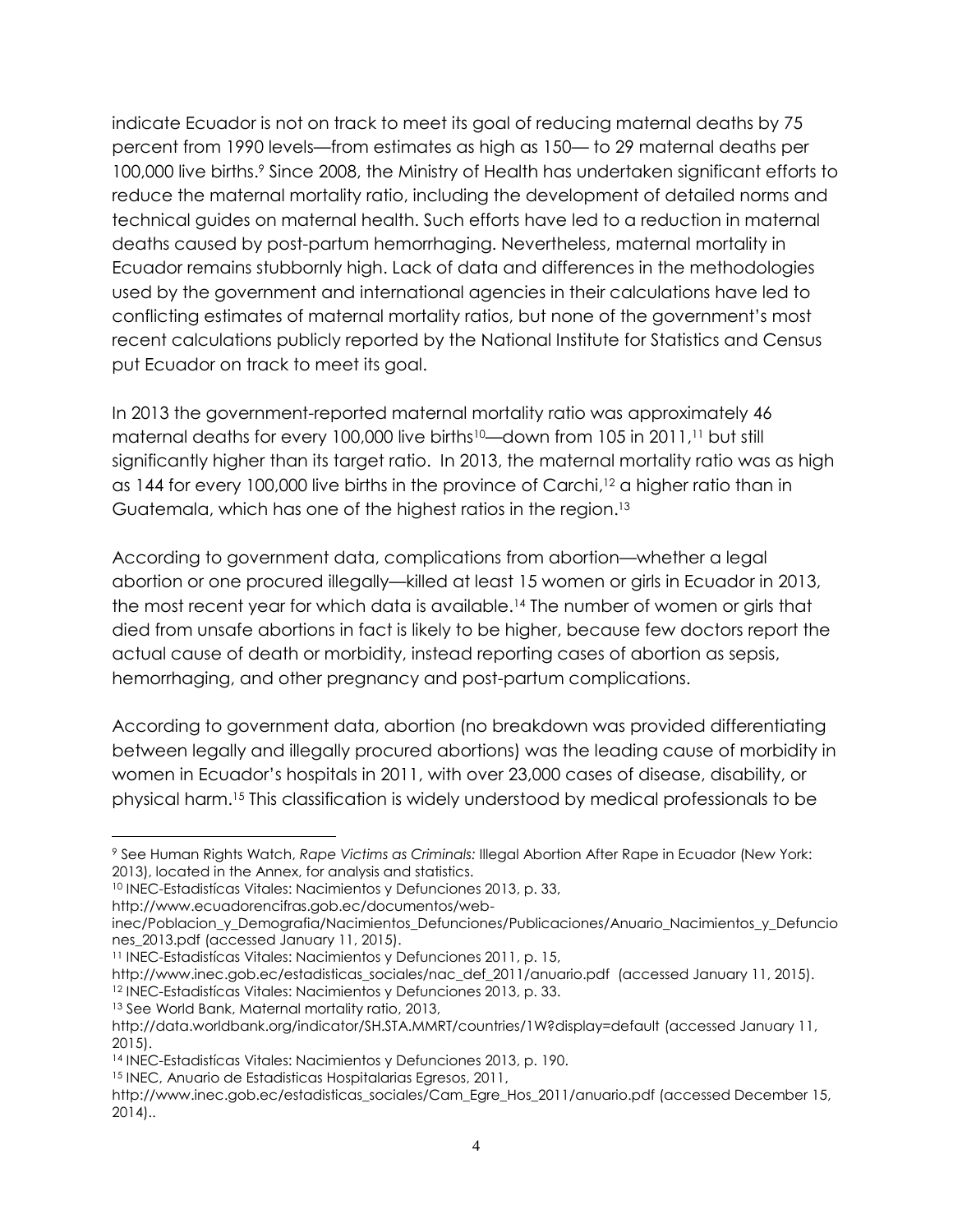one of the categories under which health facilities report treatment of women who have complications arising from unsafe, induced abortion (as opposed to spontaneous miscarriages). The situation improved slightly by 2013, the most recent year for which data is available, with abortion moving to the second leading cause of morbidity in women in Ecuador's hospital with nearly 17,000 cases.<sup>16</sup>

Of great concern is the number of cases of abortion-related morbidity affecting girls and adolescents. Ecuador estimates that in 2011, there were at least 286 cases of abortion-related morbidity in girls ages 10 to 14 (up from 258 in 2011), <sup>17</sup> and nearly 4,000 cases in girls and women ages 15 to 19.<sup>18</sup> The WHO has warned that pregnant adolescents are more likely than adults to have unsafe abortions, and that such abortions contribute substantially to lasting health problems and maternal deaths.<sup>19</sup> Government statistics showed a 74 percent increase in pregnancies among 10- to 14 year-olds in the period spanning 1996 to 2010) <sup>20</sup>, and childbirth was the second leading cause of morbidity in girls ages 10 to 14 in Ecuador.<sup>21</sup> According to the age of consent, any pregnancy in a girl under the age of 14 would be a product of statutory rape.

#### **Obstacles to Obtaining Potentially Life-Saving Care**

The illegality of abortion, including after rape, leads some women and girls who experience abortion-related complications to delay seeking important medical care. Their reluctance to speak about the abortion can also compromise the quality of treatment they receive. All of the medical professionals interviewed by Human Rights Watch said that when women and girls who have had illegal abortions do seek care, most often they do not tell healthcare professionals how they went about trying to induce an abortion. Medical professionals told us that women and girls come in bleeding, sometimes with infections, yet offer little information. They said this forces them to guess what happened to their patients, and undermines their ability to provide timely, quality care.<sup>22</sup>

<sup>16</sup> INEC, Anuario de Estadisticas Hospitalarias Egresos, 2013, p. 36,

http://www.ecuadorencifras.gob.ec/documentos/web-

inec/Estadisticas\_Sociales/Camas\_Egresos\_Hospitalarios/Publicaciones-

Cam\_Egre\_Host/Anuario\_Camas\_Egresos\_Hospitalarios\_2013..pdf (accessed January 11, 2015)

<sup>17</sup> INEC, Anuario de Estadisticas Hospitalarias Egresos, 2011.

<sup>18</sup> INEC, Anuario de Estadisticas Hospitalarias Egresos, 2013, p. 357.

<sup>19</sup> World Health Organization. Adolescent pregnancy, Geneva, World Health Organization, 2012. 2012. http://www.who.int/mediacentre/factsheets/fs364/en/index.html, (accessed December 15, 2014).

<sup>20</sup> Presentation of Ministerio de Salud Pública, Experiencia en la Implementación de Servicios de Salud Amigables para Adolescentes en el Primer Nivel Ecuador, August 2012, citing Estadísticas Vitales, Registro de nacidos vivos desde el año 1996 al 2010.

<sup>21</sup> Dirección de Normatización del Sistema Nacional de Salud, Normas y Procedimientos para la atención integral de salud a adolescentes, annex 1, p. 70, 2009.

<sup>&</sup>lt;sup>22</sup> See, for example, Human Rights Watch interview with Dra. A., Esmeraldas, July 2, 2013; Human Rights Watch interview with Dr. W., Quito, July 9, 2013; Human Rights Watch interview with Dra. S, Quinindé, July 1, 2013; Human Rights Watch interview with Lcda. A.M., Santo Domingo, July 4, 2013; Human Rights Watch interview with Obst. C., Cajabamba, July 14, 2013.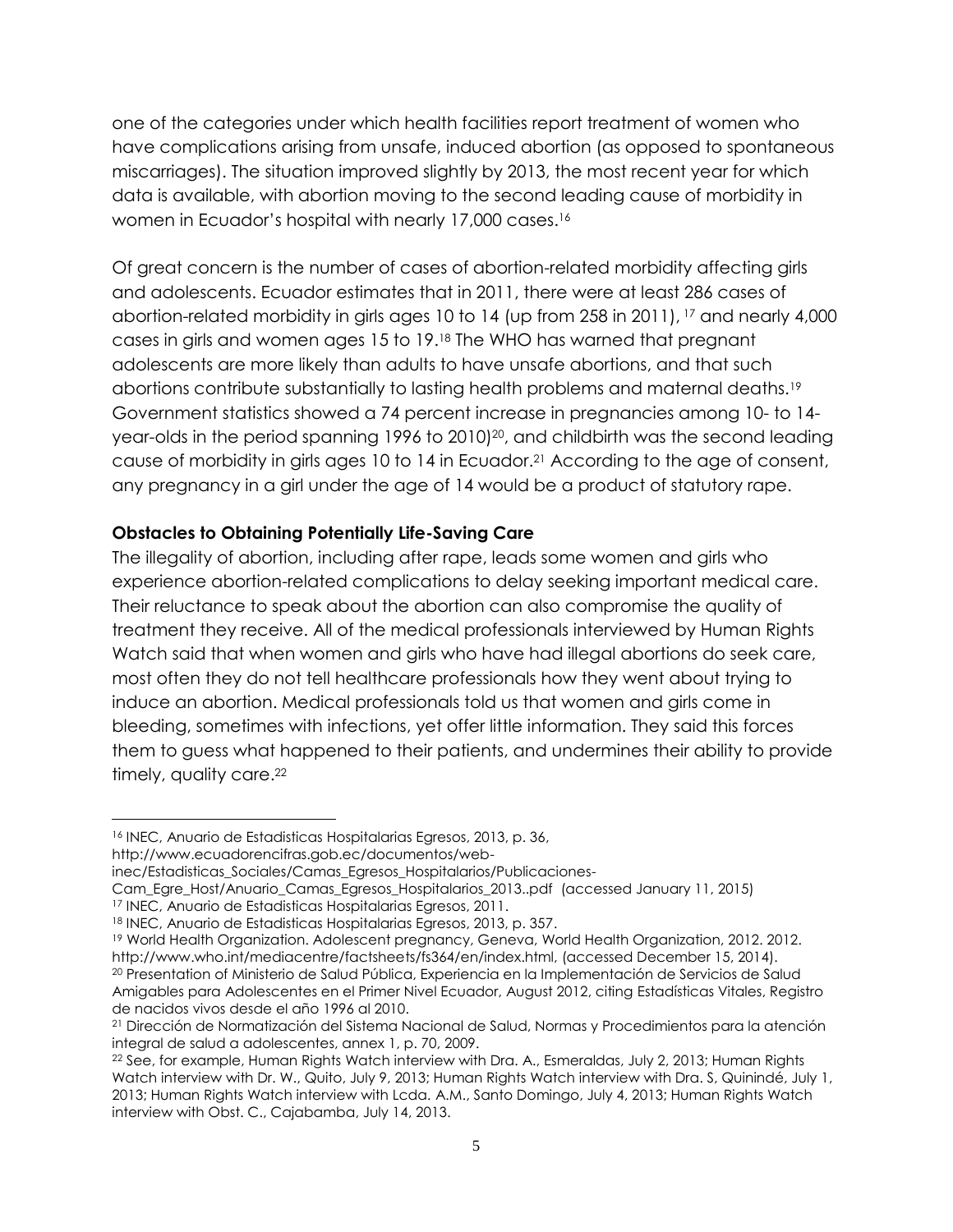# **Negative Stereotypes and Discrimination against Women and Girls Living with Intellectual or Psychosocial Disabilities**

The current criminal code article related to abortion after rape, which exempts only rape victims with "mental disabilities" from penalties for abortion, perpetuates negative stereotypes about women and girls living with disabilities, implying that they are more likely to be "unfit" mothers. This also may lead some doctors to rely on a woman or girl's legal guardian to make decisions about her health and reproductive choices, making it more likely they will undergo abortions without their consent.

Human Rights Watch joins with Ecuadoran organizations in urging the Committee on the Elimination of All Forms of Discrimination against Women to call on the Ecuadoran government to remove criminal penalties for abortion.

# In your review of Ecuador in February 2015, **Human Rights Watch encourages the Committee to ask the State party questions about the following issues, and recommend that the State party take steps to address them:**

- What steps is it taking to ensure that its criminal prohibition on abortion after rape does not undermine its efforts to reduce high levels of sexual violence in the country?
- What is the country doing to collect and publish data on the societal and economic costs of maternal mortality and morbidity related to illegal abortion in Ecuador?
- What is the country doing to ensure that women and girls have access to high quality abortion services in all cases of legal abortion, and that post-abortion care is available for all abortion-related complications?
- How is the state party working to eliminate negative stereotypes against women and girls with disabilities and ensure that all health care and services provided to women and girls with disabilities are based on the free and informed consent of the individual concerned?
- How many women and girls are currently incarcerated for having an abortion? How many active cases does the prosecutor have against women and girls for alleged criminal abortions?

We also hope that you will urge Ecuador to decriminalize abortion in a broader range of circumstances, in line with the Committee's February 2014 statement on sexual and reproductive health and rights.